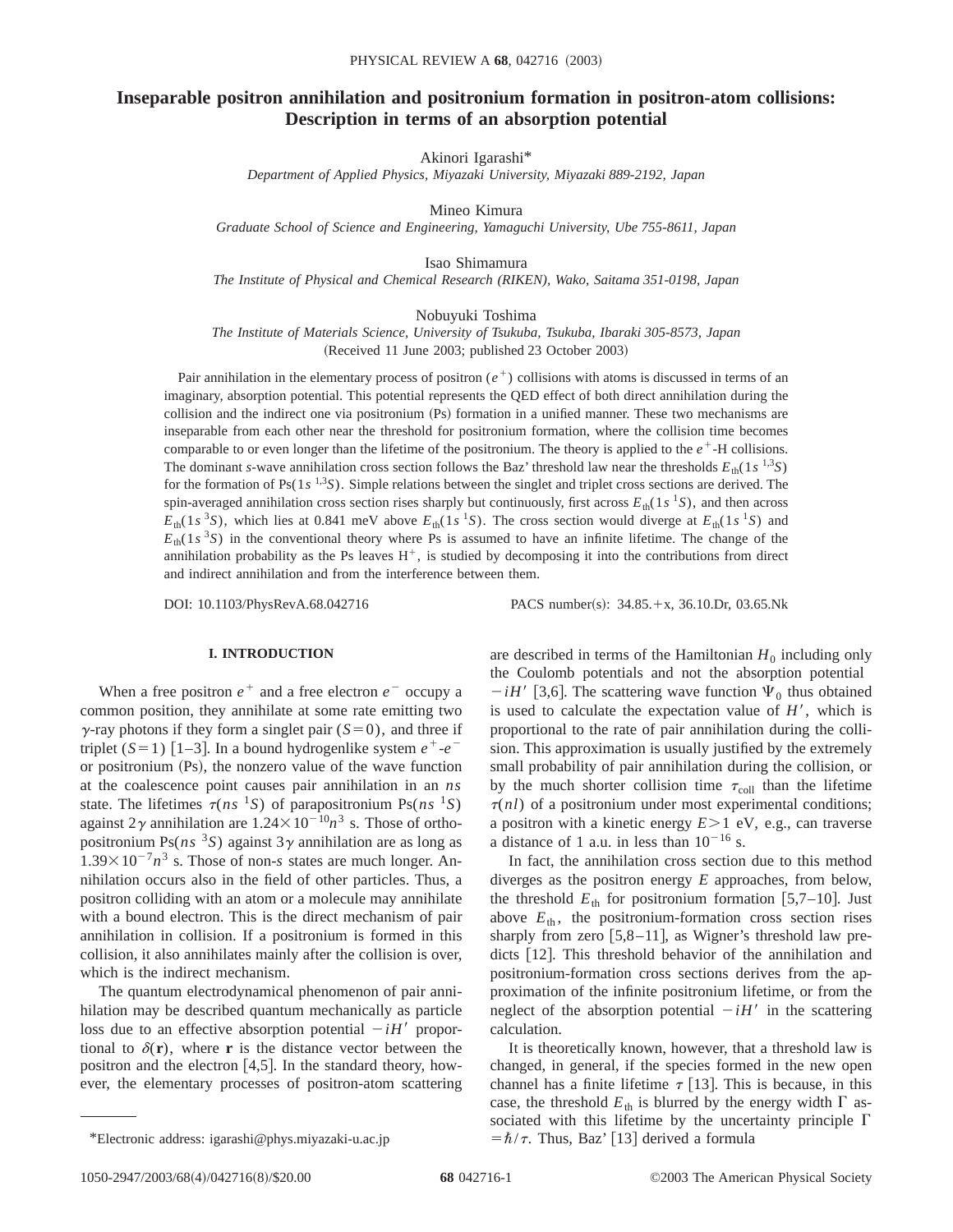$$
\sigma_0 \simeq C_0 \text{Re}[\{\Gamma(\epsilon + i)\}^{1/2}] + C'_0 \tag{1}
$$

for the *S*-wave contribution to the cross section for the new channel at energies  $E$  near  $E_{th}$ , where [14]

$$
\epsilon \equiv (E - E_{\text{th}}) / (\Gamma/2). \tag{2}
$$

In Eq. (1),  $C_0$  and  $C'_0$  are constants independent of  $\epsilon$ . This equation reproduces the Wigner threshold law [12] for  $\epsilon$  $\geq 1$ , and naturally, also for  $\Gamma \rightarrow 0$ . This equation may be easily shown to reduce to

$$
\sigma_0 \simeq C_0 (\Gamma/2)^{1/2} [(\epsilon^2 + 1)^{1/2} + \epsilon]^{1/2} + C'_0,
$$
  
=  $C_0 (\Gamma/2)^{1/2} [(\epsilon^2 + 1)^{1/2} - \epsilon]^{-1/2} + C'_0.$  (3)

The account for the finite  $\Gamma$  in the derivation of Eqs. (1) and  $(3)$  is equivalent, in terms of positron-atom collisions, to the allowance for  $-iH'$  in the positronium-formation channels at large distances between positronium and the residual ion. On the other hand, we recently introduced  $-iH'$  directly into the Schrödinger equation to treat positron scattering by the hydrogen atom  $[5]$ , as one should do for accurate calculations. In this theory, the annihilation and positronium formation in the conventional sense are inseparable. For *E*  $\simeq E_{\text{th}}$ , the interference between the direct and indirect annihilation mechanisms becomes especially important. The conventional theory breaks down at these energies, since the effective collision time becomes comparable to or even longer than the positronium lifetime when  $E \approx E_{th}$ ; the effective velocity of the relative ion-positronium motion is  $\sim$   $|E|$  $-E_{\text{th}}$ <sup>1/2</sup> a.u. near  $E_{\text{th}}$ . The present paper develops further detailed theory of the dynamics of pair annihilation due to the potential  $-iH'$ , illustrating it for positron collisions with the hydrogen atom.

## **II. THEORY**

#### **A. Absorption potential**

The operator  $-iH'$  for  $2\gamma$  (*S*=0) and  $3\gamma$  (*S*=1) annihilation of a free electron and a free positron is  $[1,2]$ 

$$
-i(^{1,3}H') = -i(\hbar c r_0^2)(^{1,3}c)\alpha^S \delta(\mathbf{r})
$$
  
= 
$$
-i(e^2/a_B)(^{1,3}c)\alpha^{S+3}\delta(\mathbf{r})
$$
 (4)

to the lowest order, if the relative electron-positron motion, i.e., the motion in **r**, is much slower than the velocity of light *c*. Here,  $\alpha$  is the fine-structure constant,

$$
{}^{1}c = 2\pi
$$
 and  ${}^{3}c = 8(\pi^{2} - 9)/9,$  (5)

 $r_0$  ( $=e^2/m_e c^2$ =2.82×10<sup>-13</sup> cm) is the classical electron radius, and  $a_B$  is the Bohr radius. The 3 $\gamma$  annihilation is slower than the  $2\gamma$  annihilation by a factor

$$
\beta_{13} \equiv \alpha^{-1}({}^{1}c/{}^{3}c) = 9\pi/[4\alpha(\pi^{2}-9)]
$$
  
= 1.114×10<sup>3</sup> = (0.898×10<sup>-3</sup>)<sup>-1</sup>. (6)

The electron and the positron in a positronium move much slower than the velocity of light, and hence the potentials (4) may be used to describe the rates of  $2\gamma$  annihilation and  $3\gamma$  annihilation in Ps( $ns$ <sup>1,3</sup>S) [1,2]. These potentials introduce an imaginary part

$$
-\frac{i}{2}\Gamma(ns) = -i\langle\psi(ns)|H'|\psi(ns)\rangle\tag{7}
$$

into the energy of Ps( $ns$ ) to the first order,  $\psi(ns)$  being its wave function. The spin is omitted here, and also in the following, when the meaning is clear. The widths are

$$
\Gamma(ns^1S) = cr_0^2/2n^3 = 5.29 \times 10^{-6}n^{-3} \text{ eV},
$$
  
 
$$
\Gamma(ns^3S) = \Gamma(ns^1S)/\beta_{13} = 4.75 \times 10^{-9}n^{-3} \text{ eV}.
$$
 (8)

The same absorption potential  $(4)$  may be used for lowenergy positron scattering by atoms  $[4,5]$ ; note that the potential field is weak enough for neglecting another kind of annihilation with emission of only one photon. According to the general theory of scattering by a time-independent complex potential at a real-valued energy  $[15]$ , an imaginary potential leads to a nonunitary scattering matrix, and hence to the breakdown of the flux conservation. In terms of positron scattering, the cross section for flux absorption may be interpreted as the pair annihilation cross section  $1,3\sigma$ , which can be determined from the flux loss, calculated from the complex phase shift in the case of a single-channel problem. It can be easily proved  $[15]$  that the same absorption or annihilation cross section is calculable also from the formula  $[16]$ 

$$
^{1,3}\sigma = (2/v\hbar)\langle ^{1,3}\Psi |^{1,3}H' |^{1,3}\Psi \rangle, \tag{9}
$$

where  $v$  is the velocity of the incident positron. The scattering wave function  $^{1,3}\Psi$  in Eq. (9) is normalized to the unit flux of the incident positrons and satisfies the Schrödinger equation

$$
[{}^{1,3}H - E_t]^{1,3}\Psi = [H_0 - i({}^{1,3}H') - E_t]^{1,3}\Psi = 0 \tag{10}
$$

for a real-valued total energy  $E_t$  of the whole system. Equa- $\tau$  tion  $(9)$  is exact within the quantum-mechanical formulation. It was used in Ref.  $[5]$  to calculate the singlet cross section  $\sigma$  for the  $e^+$ +H collisions. Equation (9) also serves as a basis of various approximations.

For spin-unpolarized positron and atomic beams, the total annihilation cross section is calculated by  $[16]$ 

$$
\sigma_{\text{tot}} = {}^{1}g^{1}\sigma + {}^{3}g^{3}\sigma,\tag{11}
$$

where  $^{1,3}g$  is the statistical weight of the spin state of the  $e^+$  $e^-$  pair, and therefore,

$$
{}^{1,3}g = (2S+1)/4.
$$
 (12)

An effective number  $Z_{\text{eff}}$  of target electrons contributing to singlet annihilation is customarily defined by

$$
\sigma_{\text{tot}} = (c/v)(\pi r_0^2) Z_{\text{eff}},\tag{13}
$$

when  $3\sigma$  is negligible in comparison with  $1\sigma$ .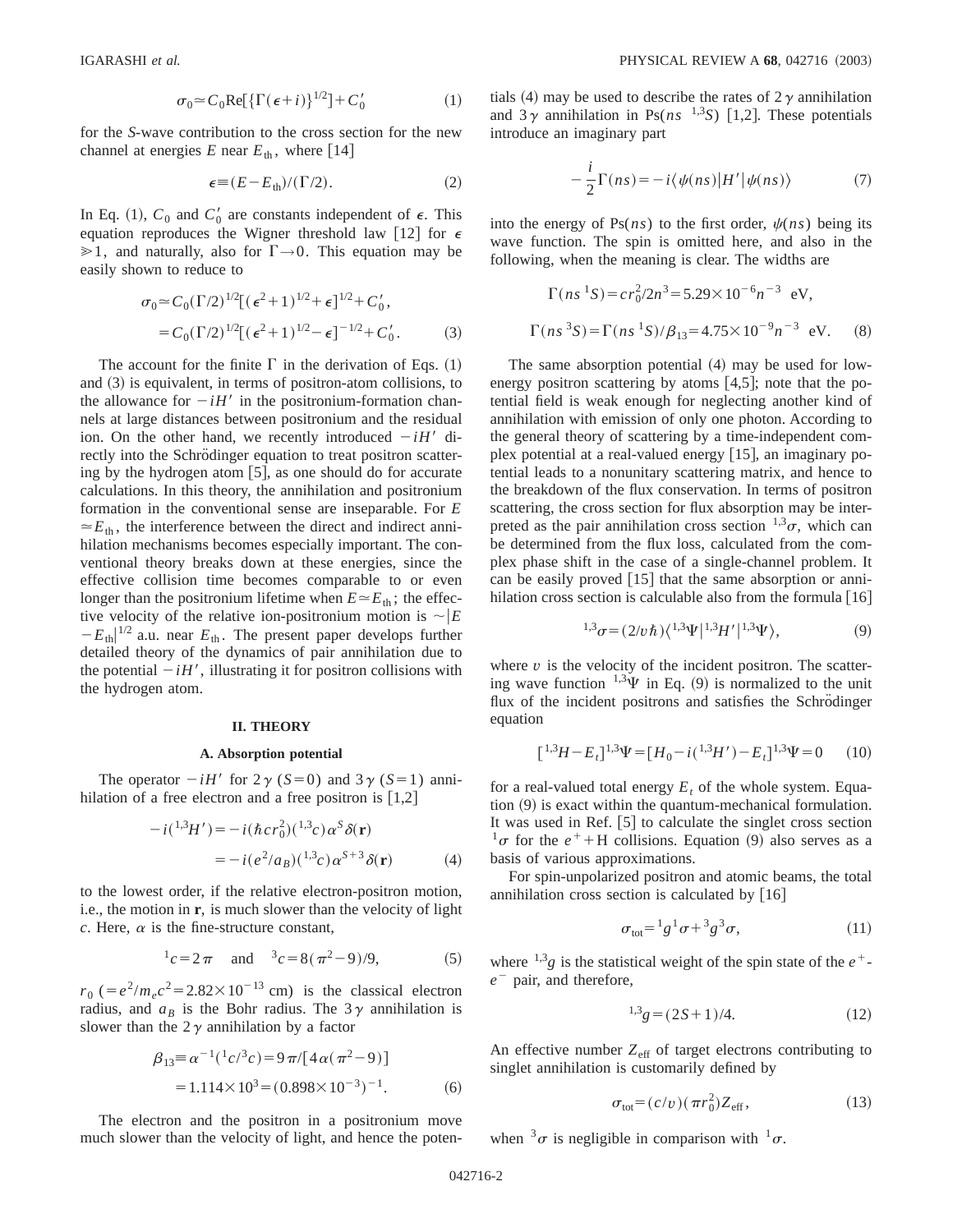#### **B. The conventional perturbation theory**

Since the absorption potential  $-iH'$  usually affects the collision process only very weakly, the wave function  $^{1,3}\Psi$ in Eq. (9) may be approximated by the solution  $\Psi_0$  of the Schrödinger equation for the Coulomb *N*-body problem

$$
(H_0 - E_t)\Psi_0 = 0,\t(14)
$$

so that the first-order perturbation approximation  $[3,6]$ 

$$
{}^{1,3}\overline{\sigma}^{(\text{an})} \equiv (2/v\hbar)\langle\Psi_0|{}^{1,3}H'|\Psi_0\rangle \tag{15}
$$

follows [16,17]. Here, the bar on top of  $\sigma$  is meant to indicate that the absorption potential is neglected in the calculation of the scattering wave function. Equation  $(15)$  has long been used as a standard method of calculating the annihilation cross section.

In the scattering problem  $(14)$  for positron energy  $E$ , a positronium  $Ps(nl)$  with an internal energy  $E(nl)$  may be formed above a threshold  $E_{th}(nl) = I + E(nl) = I$  $-(e^2/4a_Bn^2)$ , where *I* is the ionization potential of the target. In fact, each level  $E(nl)$  is split into fine and hyperfine levels. In particular, each *S* state is split into two hyperfine levels  $E(ns^{1,3}S)$ , so that the threshold may be written as  $E_{\text{th}}(ns^{1,3}S)$ . For the ground state, the hyperfine splitting is  $\Delta = E(1s^3S) - E(1s^1S) = 0.841$  meV $\sum \Gamma(1s^{1,3}S)$  [18]. Note that no spin-dependent operators are included in the Schrödinger equation  $(14)$ , so that the hyperfine splitting has to be included artificially by shifting the energy scale for the triplet cross section by  $\Delta$  from that for the singlet cross section.

Equation (15) is known to diverge as  $[E_{\text{th}}-E]^{-1/2}$  as the energy  $E$  tends to the threshold  $E_{\text{th}}$  from below. This divergence was confirmed, for example, by Van Reeth and Humberston [7] for singlet positron scattering by the hydrogen atom by variational calculations. Ryzhikh and Mitroy [8] used a momentum-space Lippmann-Schwinger equation and obtained results that converged to a 1–2% level of accuracy. Both their results and the hyperspherical close-coupling (HSCC) calculations for Eq.  $(15)$  by the present authors [5] agreed very well with the results of Ref.  $[7]$ , reproducing the threshold divergence of Eq.  $(15)$  for the singlet case. The model annihilation rate postulated by Laricchia and Wilkin [19] also shows the divergence behavior, although more rapidly as  $[E_{\text{th}}-E]^{-1}$ .

## **C. Threshold behavior**

Wigner's law [12] predicts that the *L*th partial-wave cross section for Ps(1*s*) formation behaves as

$$
\bar{\sigma}_L^{(Ps)} = C_L^{(Ps)} (\Gamma \epsilon)^{L+1/2} + \text{(higher-order terms)} \qquad (16)
$$

for  $\epsilon > 0$  near the threshold in the absence of  $-iH'$ , where the spin-dependent width  $\Gamma(1s^{1,3}S)$  is denoted simply by  $\Gamma$ , and the spin-dependent reduced energy  $^{1,3}\epsilon$  by  $\epsilon$ . The *S*-wave first-order annihilation cross section  $\bar{\sigma}_0^{\text{(an)}}$ , which is the dominant contribution to  $\bar{\sigma}^{(an)}$ , behaves as

$$
\overline{\sigma}_0^{\text{(an)}} = C_0^{\text{(an)}} (\Gamma/2) (\Gamma |\epsilon|)^{-1/2} + \text{const}
$$
 (17)

for  $\epsilon$ <0 near the threshold [5,7–10]. This may be derived from Eq. (15) by replacing  $\Psi_0$  by its Ps(1*s*) channel function, which is the only term in  $\Psi_0$  that depends strongly on  $\epsilon$ near the threshold.

We note that the effect of the imaginary potential on the scattering process is negligible at energies *E* that satisfy the relation  $|E-E_{\text{th}}(1s^{1,3}S)| \ge \Gamma(1s^{1,3}S)$ , or  $|\epsilon| \ge 1$ , and therefore, it follows that

$$
{}^{1,3}\sigma_L \simeq {}^{1,3}\overline{\sigma}_L^{(Ps)} \quad \text{for } \epsilon \ge 1,
$$
  

$$
{}^{1,3}\sigma_L \simeq {}^{1,3}\overline{\sigma}_L^{(an)} \quad \text{for } \epsilon \ll -1.
$$
 (18)

We note also that no spin effect is included in the Schrödinger equation (14) for determining  $^{1,3}$  $\overline{\sigma}_{L}^{(Ps)}$ . Furthermore, the first-order approximation  $(15)$  is the same for both *S*  $=0$  and  $S=1$  except for the coefficient of the  $\delta$  function in Eq.  $(4)$ . Therefore, we have

$$
\frac{1_{\sigma_L}}{3_{\sigma_L}} \approx \frac{1_{\sigma_L}^{(\text{Ps})}}{3_{\sigma_L}^{(\text{Ps})}} = 1
$$
\n(19)

for  $E - E_{\text{th}}(1s^{1,3}S) \ge \Gamma(1s^{1}S)$ , and

$$
\frac{^{1}\sigma_{L}}{^{3}\sigma_{L}} \approx \frac{^{1}\bar{\sigma}_{L}^{(\text{an})}}{^{3}\bar{\sigma}_{L}^{(\text{an})}} = \beta_{13}
$$
 (20)

for  $E - E_{th}(1s^{-1.3}S) \ll -\Gamma(1s^{-1}S)$ . In these equations, the singlet and triplet cross sections are to be compared at a common energy value measured from each respective threshold  $E_{\text{th}}(1s^{1,3}S)$ . The cross sections summed over *L* also satisfy relations similar to Eqs.  $(19)$  and  $(20)$ .

The first term in the *S*-wave Baz' threshold formula (3) satisfies a simple relation

$$
\frac{{}^{1}\sigma_{0}(\epsilon)}{{}^{3}\sigma_{0}(\epsilon)} \simeq \beta_{13}^{1/2},\qquad(21)
$$

if  ${}^{1}C_{0} \approx {}^{3}C_{0}$ , where the singlet and triplet cross sections are to be compared at a common value of  $\epsilon$  defined for each respective spin. Indeed, the relation  ${}^{1}C_0 \simeq {}^{3}C_0$  follows if we assume that the cross section  $(3)$  satisfies Eq.  $(19)$  and that the first term is dominant in Eq.  $(3)$ .

Gribakin and Ludlow  $[9]$  introduced an imaginary part  $-i\Gamma/2$  into the Ps(1*s*) energy in the derivation of the threshold formulas  $(16)$  and  $(17)$ . They found that the first term in  $\bar{\sigma}_0^{\text{(Ps)}}$  of Eq. (16) for  $\epsilon > 0$  is modified into the first equality in Eq. (3) (without  $C'_0$ ), and the first term in  $\overline{\sigma}_0^{(\text{an})}$  of Eq. (17) for  $\epsilon < 0$  into the second equality in Eq. (3) (without  $C'_0$ ). This led them to conclude that the modified annihilation cross section below  $E_{\text{th}}$  connects smoothly to the modified positronium-formation cross section above  $E_{th}$ , though  $C'_0$ was not proved to be common to the two energy regions. Ludlow and Gribakin  $[10]$  used the Ps-channel wave function with a complex wave number in the conventional for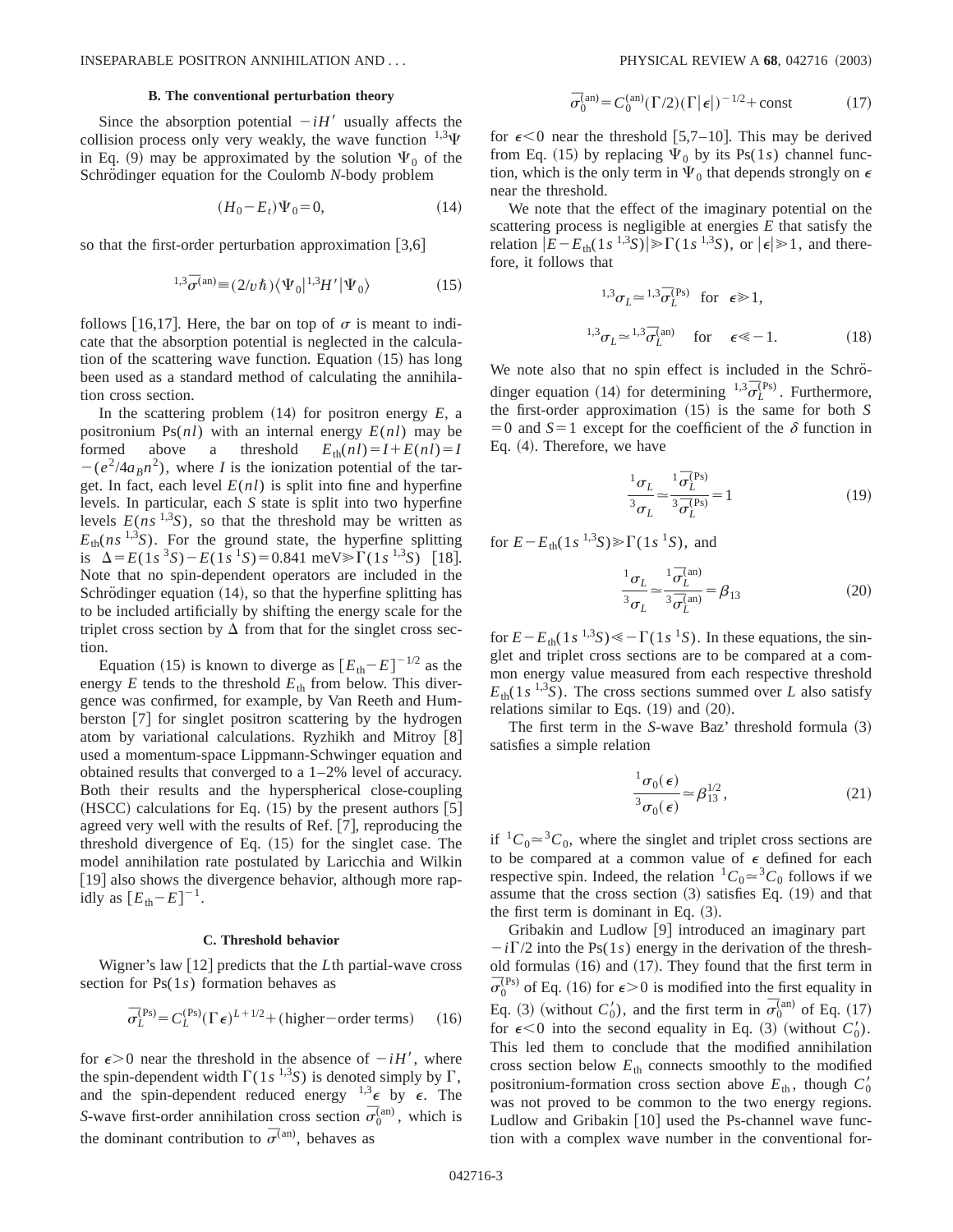mula  $(15)$  for the annihilation cross section. This also led to Eq.  $(3)$ . This procedure can now be justified by using Eq.  $(9)$ , which follows from the present formulation in terms of the absorption potential. Naturally, this argument proves that  $C'_0$ is indeed common to both  $\epsilon < 0$  and  $\epsilon > 0$ .

To study the validity of the *S*-wave threshold formula (3) and the  $2\gamma - 3\gamma$  relation derived from it, and to study the behavior of the higher partial-wave cross sections, a rigorous treatment of the Schrödinger equation  $(10)$  is indispensable. A preliminary report of an initial attempt on the  $2\gamma$  annihilation in positron scattering by the hydrogen atom,  $e^+ + H$ , is found in Ref. [5]. Further results will be discussed in the following section.

## **III. CALCULATIONS AND RESULTS**

## **A. Hyperspherical close-coupling method**

Starting from the independent-particle coordinates  $\mathbf{r}_1$  for  $e^+$  and **r**<sub>2</sub> for  $e^-$  relative to the proton *p*, we define the five-dimensional hyperangle  $\Omega = (\tan^{-1}(r_2 / r_1), \hat{r}_1, \hat{r}_2)$  and the hyperradius  $\rho$  satisfying

$$
\rho^2 = r_1^2 + r_2^2. \tag{22}
$$

An advantage of these hyperspherical coordinates  $(\rho,\Omega)$ , not enjoyed by  $(\mathbf{r}_1, \mathbf{r}_2)$ , is that only one variable out of the six-dimensional coordinate space runs over to infinity.

Early development  $[20-22]$  revealed the usefulness of adiabatic hyperspherical potentials, or the potential energy curves drawn as functions of the hyperradius  $\rho$ , in understanding the physics of bound and resonance states both visually and numerically in analogy with adiabatic potential curves of diatomic molecules. A remarkable improvement was then achieved by taking the nonadiabatic coupling into account, i.e., by solving the close-coupling equations in terms of  $(\rho,\Omega)$ , or the HSCC equations. The HSCC method has been used extensively and found to be a powerful tool for accurate studies of the dynamics of many kinds of threebody and even four-body systems; see, e.g., Refs.  $[22-25]$ .

The convergence of the HSCC method with respect to the number of coupled channels has been found to be much faster than the conventional close-coupling method with the independent-particle coordinates. This rapid convergence is due to the HSCC's efficient account of the correlation effects between  $\mathbf{r}_1$  and  $\mathbf{r}_2$ , which are partly included already in the single-channel approximation.

In general, a hyperradius  $\rho_c$  is defined as  $\rho_c^2 = M_c R_c^2$  $+\mu_c r_c^2$  using a particular set of Jacobi coordinates (**R**<sub>*c*</sub>,**r**<sub>*c*</sub>) and the reduced masses  $(M_c, \mu_c)$  for the motion in  $\mathbf{R}_c$  and in  $\mathbf{r}_c$ . This  $\rho_c$  turns out to be independent of the choice of Jacobi coordinates  $(\mathbf{R}_c, \mathbf{r}_c)$ . For the initial arrangement in  $e^+$ +H scattering, the appropriate Jacobi coordinates is  $(\mathbf{r}_1, \mathbf{r}_2)$ , for which  $\rho_c$  coincides with  $\rho$  of Eq. (22). The Jacobi coordinates that are good for the arrangement  $Ps+p$ are the vector **r** from the proton to the center of mass of the positronium, and the electron-positron distance vector  $\mathbf{r} = \mathbf{r}_2$  $-\mathbf{r}_1$ . In this case we have  $\rho_c^2 = 2R^2 + (1/2)r^2$ , which is equal to Eq. (22). Thus, the transition from the arrangement  $e^+$ 

 $+H$  to the arrangement Ps $+p$  can be described in terms of a single reaction coordinate  $\rho$  throughout the collision. This is not the case if the independent-particle coordinates are used. This justifies the use of hyperspherical coordinates ( $\rho,\Omega$ ) for the whole Schrödinger equation  $(10)$  for the rearrangement collision.

The Hamiltonian  $H$  in Eq.  $(10)$  may be divided into the kinetic-energy operator in  $\rho$ , the absorption potential  $-iH'$ , and the rest,  $h_{ad}$  (see Ref. [20] for its explicit form), which is adiabatic in  $\rho$ . Thus, we have

$$
H = -\frac{1}{2} \left[ \frac{d}{d\rho^2} + \frac{5}{\rho} \frac{d}{d\rho} \right] + h_{\text{ad}} - iH'.
$$
 (23)

The adiabatic channel functions  $\{\varphi_i\}$  are defined by the eigenvalue equation

$$
h_{\text{ad}}(\Omega;\rho)\varphi_i(\Omega;\rho) = U_i(\rho)\varphi_i(\Omega;\rho),\tag{24}
$$

where  $\rho$  is treated as the adiabatic parameter. The hyperradius  $\rho$  becomes large when either the  $e^+$ -H or the Ps- $p$  distance becomes large. Thus, each eigenvalue  $U_i$  approaches a bound-state energy of either the hydrogen atom or the positronium as  $\rho \rightarrow \infty$ .

In the HSCC method, the total wave function  $\Psi$  in the Schrödinger equation  $(10)$  is expanded as

$$
\Psi(\rho,\Omega) = \sum_{i} \rho^{-5/2} F_i(\rho) \varphi_i(\Omega;\rho), \qquad (25)
$$

which leads to coupled radial equations  $[23]$ 

$$
\left[ -\frac{1}{2} \frac{d^2}{d\rho^2} + U_i(\rho) - E_t \right] F_i(\rho) + \sum_j \left( V_{ij} - i H'_{ij} \right) F_j(\rho) = 0.
$$
\n(26)

Here,  $E_t = E - 1/2$ , and  $V_{ij}$  is the nonadiabatic coupling stemming from the differential operators on the right-hand side of Eq.  $(23)$ . Equations  $(26)$  for the complex functions  ${F_i(\rho)}$  are solved up to a large value of  $\rho$ , where the solutions are matched with the asymptotic form expressed in  $(\mathbf{r}_1, \mathbf{r}_2)$  and satisfying the scattering boundary conditions.

The usual formulation for rearrangement collisions in terms of independent-particle coordinates leads to coupled *integro-differential* equations because of the different variables for describing different arrangements. On the other hand, Eqs.  $(26)$  are coupled *differential* equations, which are much easier to solve.

#### **B. Partial-wave annihilation cross sections**

In expansion  $(25)$ , we retained only those channels converging to  $H(n=1,2)$  or  $Ps(n=1,2)$  in the asymptotic limit since the HSCC expansion is known to converge rapidly, and since we are concerned with energies *E* close to the threshold  $E_{\text{th}}$  for the channel Ps(1*s*<sup>1,3</sup>*S*) + *p*. In this energy region well below the  $H(2p)$  and  $Ps(2p)$  thresholds, the total angular momentum *L* is equal to that of the incident  $e^+$  and to that of the asymptotic Ps-*p* motion.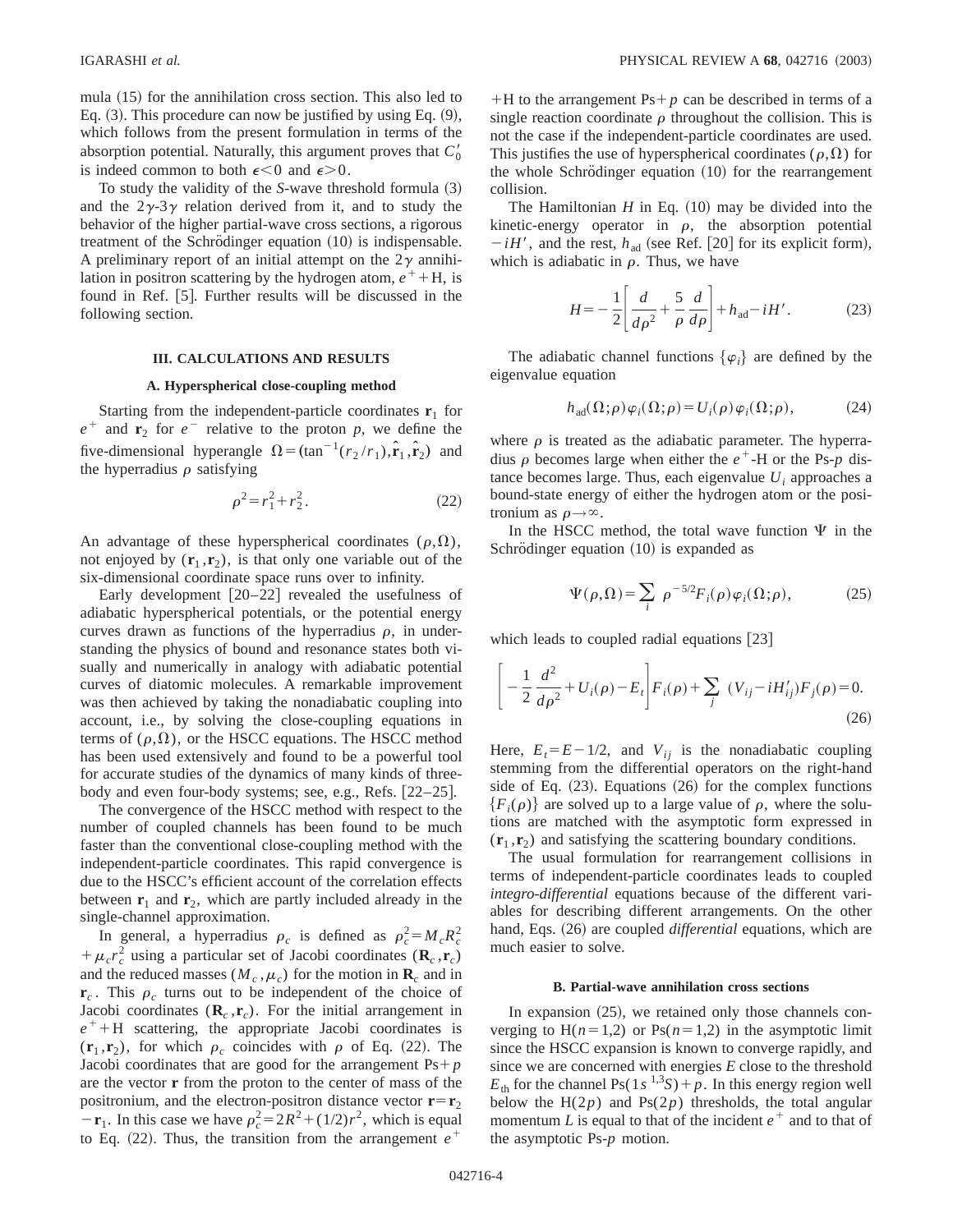

FIG. 1. The singlet  $(S=0)$  and triplet  $(S=1)$  annihilation cross sections  $^{1,3}\sigma$  (full and broken curves) and their *S*-wave components  $^{1,3}\sigma_0$  (dot-dashed and dotted curves) plotted as functions of the incident positron energy *E* measured from the threshold  $E_{th}(S=1)$ of the formation of an ortho(triplet)-positronium. The total annihilation cross section for an unpolarized positron beam is calculable by  $({}^{1}\sigma+3\, {}^{3}\sigma)/4$ .

Figure 1 shows the whole picture of the singlet  $(S=0)$ and triplet  $(S=1)$  annihilation cross sections  $^{1,3}$  of Eq. (9) near the thresholds  $E_{\text{th}}(1s^{1,3}S)$ , together with their *S*-wave components <sup>1,3</sup> $\sigma_0$ . The singlet cross section <sup>1</sup> $\sigma$  rises sharply close to  $E_{\text{th}}(1s^1S)$ , and then does the triplet cross section  $3\sigma$  close to  $E_{th}(1s^3S)$ , which lies above  $E_{th}(1s^1S)$  by  $\Delta$  (=0.841 meV). As discussed in Sec. II C, the ratios  $^{1} \sigma /^{3} \sigma$  and  $^{1} \sigma_{0} /^{3} \sigma_{0}$  approach  $\beta_{13}$  (=1.114×10<sup>3</sup>) on the left of the threshold [see Eq.  $(20)$ ], and they approach 1.0 on the right [see Eq.  $(19)$ ]. The magnitudes of the sudden but smooth rise of  $3\sigma$  and  $1\sigma$  near the threshold, therefore, also have a ratio of  $\beta_{13}$ .

The *S*-wave contributions  $^{1,3}\sigma_0$  to  $^{1,3}\sigma$  are plotted as full curves in Fig. 2 versus the reduced energy  $\epsilon$  of Eq. (2), whose meaning is different depending on the spin *S*. In the energy region across the threshold  $\epsilon=0$  covered in Fig. 2,



FIG. 2. The near-threshold *S*-wave singlet  $(S=0)$  and triplet  $(S=1)$  annihilation cross sections plotted versus the reduced energy  $\epsilon$  of Eq. (2). Note that the threshold energy  $E_{th}$  and the width  $\Gamma$  in definition (2) differ depending on the spin *S*. Full curves:  $^{1,3}\sigma_0$ calculated including the absorption potential  $-iH'$ . Dotted curves for  $\epsilon > 0$ : positronium formation cross section <sup>1,3</sup> $\sigma_0^{(Ps)}$  calculated without  $-iH'$  in the conventional manner. Broken curves for  $\epsilon$  $<$ 0: annihilation cross section <sup>1,3</sup> $\sigma_0^{\text{(an)}}$  [see Eq. (15)] calculated in the conventional manner. Circles: Baz's threshold formula (3) fitted to the full curves.



FIG. 3. The partial-wave  $(L=0,1,2)$  singlet (full curves) and triplet (broken curves) annihilation cross sections  $^{1,3}\sigma$ <sub>L</sub> plotted versus the incident positron energy  $E$  measured from the threshold  $E_{th}$ for the production of positronium. Note that the thresholds  $E_{th}$  for the full and broken curves are different by  $\Delta$  = 0.841 meV.

the fitting (represented by the circles) of the Baz' formula  $(3)$ to the full curves is seen to be quite accurate, and the simple relation  $(21)$  is observed quite well. The annihilation cross sections  $1,3\sigma_0^{(an)}$  (broken curves) calculated in the conventional manner  $(15)$  digress from the full curves close to the threshold  $E_{th}$  and diverge. The positronium formation cross sections  ${}^{1,3}$  $\overline{\sigma}_0^{(Ps)}$  (dotted curves) calculated in the conventional manner start to grow from  $E_{th}$  according to the Wigner law  $(16)$ , and approach the full curves as well as the Baz' law  $(3).$ 

The three lowest partial-wave cross sections  $^{1,3}\sigma_L$  for singlet (full curves) and triplet (broken curves) annihilation are shown in Fig. 3 in a broader energy region than Fig. 2 above the thresholds. The singlet and triplet thresholds are adjusted to lie at the same position in Fig. 3. As is evident from the data in Fig. 2 at  $\epsilon=0$ , the ratio  ${}^1\sigma_0(E={}^1E_{th})/{}^3\sigma_0(E$  $= {}^3E_{\text{th}}$ ) of the *S*-wave cross sections is  $\beta_{13}^{1/2}$ , and the ratio  $\sigma_0(E)^3 \sigma_0(E)$  approaches 1.0 as the energy *E* increases; see Eq. (19). The higher-partial-wave cross sections start from a constant value that depends on *S* and *L* but satisfying Eq.  $(20)$ , remain constant near the threshold, and gradually approach the Wigner-type form  $(16)$  independent of the spin *S* due to the relation (19). Because of the Wigner law, the cross sections for the higher partial waves, which are the smaller close to the threshold, eventually dominate over the lower partial waves as *E* increases.

The partial-wave cross sections  $^{1,3}\sigma_L$  below the threshold are presented in Fig. 4. Here, the triplet cross sections (broken curves) are multiplied by a factor  $\beta_{13}$ , while the singlet ones (full curves) are not, since the ratio  $\frac{1}{\sigma_L}$  / $\frac{3}{\sigma_L}$  should approach  $\beta_{13}$  well below the threshold  $E_{th}$ . The *P*- and *D*-wave cross sections become almost independent of the spin after this normalization. The *S*-wave cross sections  ${}^{1}\sigma_0$ and  $\beta_{13}{}^3\sigma_0$  are almost the same at low energies, having a broad minimum and then growing nearly as  $\propto$ ( $E_{\text{th}}$ )  $(E-E)^{-1/2}$ . The annihilation cross sections  ${}^{1} \bar{\sigma}_{0}^{(\text{an})}$  and  $\beta_{13}^{3} \bar{\sigma}_{0}^{(\text{an})}$  $($ dotted curve $)$  calculated using Eq.  $(15)$  diverge in this way as was explained earlier. The singlet cross section  ${}^{1}\sigma_0$  digresses from the dotted curve around  $10^{-7}$  a.u. below the threshold, and then  $\beta_{13}{}^3\sigma_0$  does so around  $10^{-10}$  a.u. below the threshold, thus avoiding divergence. The *S*-wave cross sections are dominant close to the threshold, but the *P* wave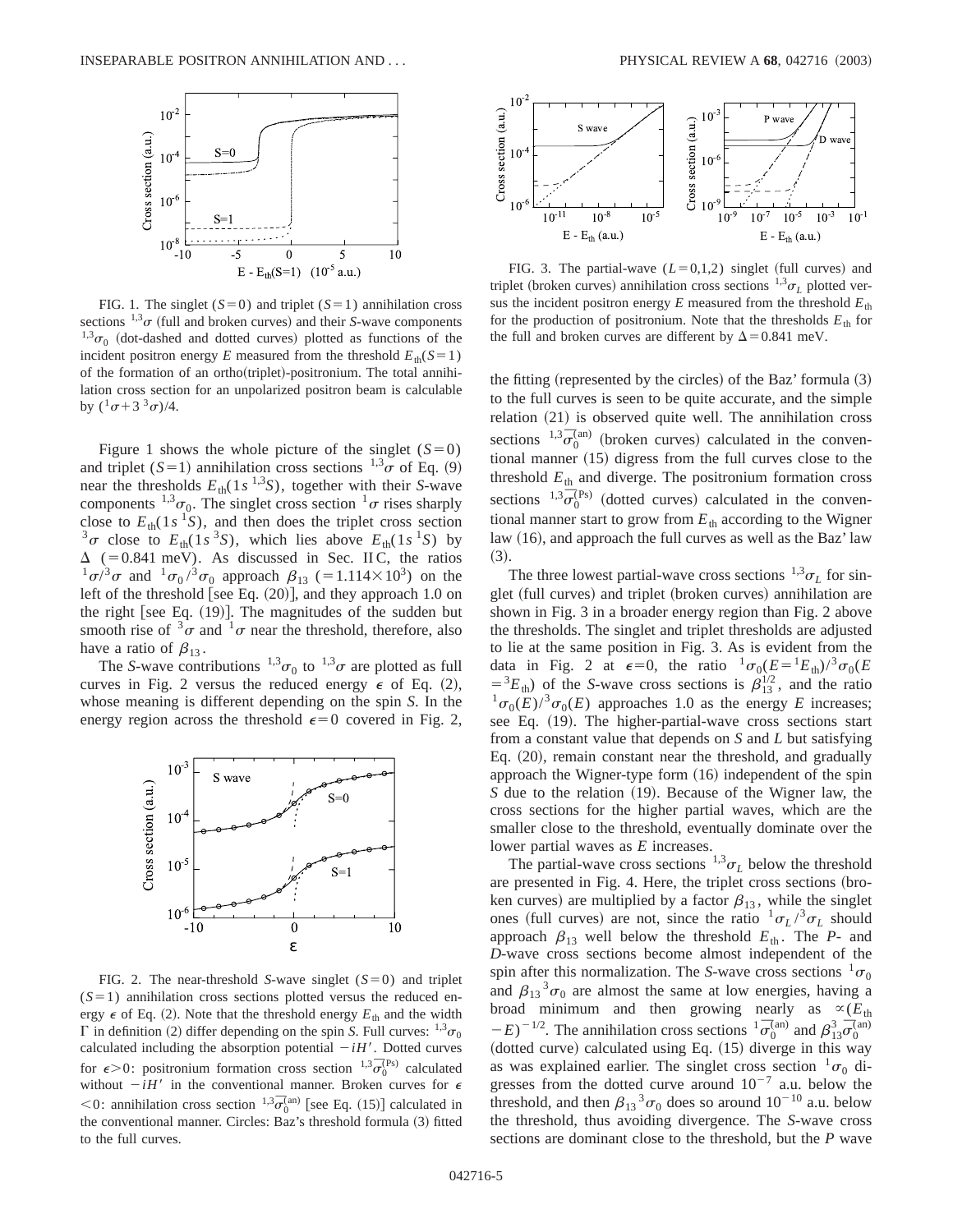

FIG. 4. The partial-wave  $(L=0,1,2)$  singlet (full curves) and triplet (broken curves) annihilation cross sections plotted versus the incident positron energy  $E$  measured from the threshold  $E_{th}$  for the production of positronium. The triplet cross sections are multiplied by a constant  $\beta_{13} \approx 1.114 \times 10^3$ . The dotted curve is the *S*-wave result  $^{1,3}\bar{\sigma}_0^{\text{(an)}}$  obtained in the conventional manner [see Eq. (15)]. For *P* and *D* waves, the full and broken curves are indistinguishable in the figure. Note that the thresholds  $E_{th}$  for the full and broken curves are different, and therefore, that the actual positron energies for the singlet and triplet scattering for a common value of the abscissa are different from each other.

dominates over the *S* wave for 0.15 a.u. $\leq E \leq E_{\text{th}}-5.0$  $\times 10^{-5}$  a.u.

The validity of Baz's threshold formula (3) has been tested by fitting it to the calculated *S*-wave annihilation cross section and by taking the ratio of the fitted to the calculated value at each *E*. This ratio is plotted in Fig. 5 for the singlet (full curve) and triplet (broken curve) cross sections. For both spins, the formula is found to be fairly accurate for  $|E|$  $-E_{\text{th}}$   $|<$  10<sup>-6</sup> a.u.

#### **C. Annihilation in the positronium channel**

A remark is due here on the role of the imaginary coupling potential  $-iH'_{ii}$  included in Eq. (26). This potential is extremely weak compared with the Coulomb potentials. Nevertheless, this coupling persists up to the asymptotic re-



FIG. 5. The accuracy of the fitting of Baz's formula  $(3)$  to the calculated *S*-wave singlet (full curve) and triplet (broken curve) annihilation cross sections. The ratio of the fitted Baz' formula to the calculated results is plotted against the incident positron energy *E* measured from the threshold  $E<sub>th</sub>$  for the production of positronium.

gion of  $\rho$ , affecting the properties of the asymptotic channel functions. For Ps- $p$  channels, large values of  $\rho$  correspond to large Ps-*p* distances *R*, and the integration over  $\Omega$  at large  $\rho$ corresponds to that over  $(\hat{\mathbf{R}}, \mathbf{r})$ . Therefore, all the matrix elements

$$
H'_{ij} = \langle \text{Ps}(ns) + p | H' | \text{Ps}(n's) + p \rangle_{\Omega}
$$

that couple *s*-state positronium channels, including the diagonal elements, approach constants as  $\rho \rightarrow \infty$  because of the nonzero *s*-state wave functions  $\psi_{\text{Ps}}$  at  $r=0$ .

This leads to two significant consequences. First, for the definition of the asymptotically correct channels, the positronium states have to be redefined by diagonalizing the coupling matrix  $-iH'$  at large  $\rho$ , or by taking linear combinations of the wave functions  $\psi_{\text{Ps}}(ns)$ , so that no coupling potentials may exist asymptotically between any pair of the redefined channels.

Second, each element of the diagonalized coupling matrix  $-iH'$  introduces an imaginary part into the positronium energy. This introduces a small imaginary part into the kinetic energy of the relative Ps-*p* motion:  $K^2/4 = (\Gamma/2)(\epsilon + i)$ . The wave number *K* is complex even for  $\epsilon > 0$  and may be written as  $K_{\text{re}}+iK_{\text{im}}$ . It immediately follows that  $K_{\text{re}}K_{\text{im}}=\Gamma$  and that

$$
K_{\rm re} = \Gamma^{1/2} [(\epsilon^2 + 1)^{1/2} + \epsilon]^{1/2},
$$
  
\n
$$
K_{\rm im} = \Gamma^{1/2} [(\epsilon^2 + 1)^{1/2} - \epsilon]^{1/2}.
$$
 (27)

The asymptotic positronium-channel function

$$
\Phi = \psi_{\text{Ps}}(\mathbf{r}) f(\epsilon) \exp(iK\rho) / \rho \quad (\rho \simeq R) \tag{28}
$$

outgoing with an amplitude  $f(\epsilon)$  decreases with *R* as  $\exp(-K_{im}R)/R$ , meaning that it is now a closed channel even for  $\epsilon > 0$ . Normal closed channels have no influence on the flux conservation. The closed channels associated with Ps $(ns)$ , however, cause flux loss through the *H'* coupling with open channels. There is no well-defined Ps(*ns*) formation in the present theory even when the collision is practically over before the positronium annihilates.

The behavior of the annihilation cross section for *E*  $\approx E_{\text{th}}$  may be examined by inserting Eq. (28) into the wave function  $\Psi$  in Eq. (9), the rest of  $\Psi$  being slowly varying with *E* close to  $E_{th}$ . After the integration over  $\Omega$ , the *S*-wave cross section is found to be proportional to

$$
\Gamma |f_0|^2 \int^{\infty} d\rho \exp(-2K_{\rm im}\rho) = \Gamma |f_0|^2 / (2K_{\rm im}) + \text{const}
$$

$$
= |f_0|^2 (K_{\rm re}/2) + \text{const}, \quad (29)
$$

except for a term more slowly varying with  $\epsilon$ . Here,  $f_0$  is the *S*-wave amplitude, which is almost independent of  $\epsilon$  close to  $\epsilon$ =0. The integral (29) combined with Eq. (27) reproduces Baz's formula (3). If  $\Psi$  is replaced by  $\Psi_0$  as in the conventional method, the extremely small  $K_{\text{im}}(\propto [E_{\text{th}}-E]^{1/2})$  at energies  $E$  below and very near  $E_{th}$  makes the cross section extremely large.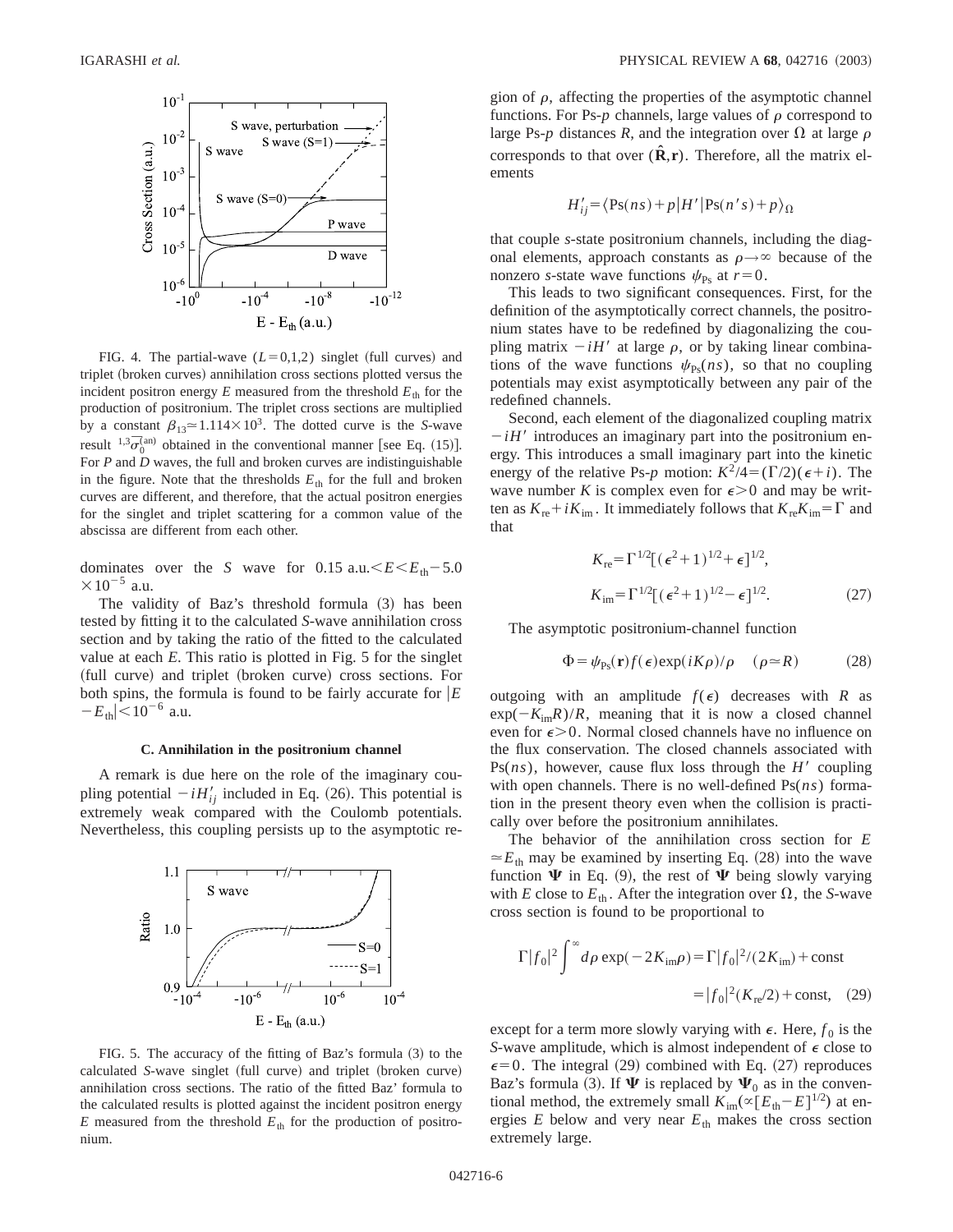

FIG. 6. The singlet annihilation function  ${}^{1}P(\rho)$  of Eq. (30) as a function of the hyperradius  $\rho$ . Full curves: with inclusion of the absorption potential  $-iH'$ . Dotted curves: without  $-iH'$ . The number on each curve is the positron energy *E* in a.u. measured from the threshold  ${}^{1}E_{\text{th}}$  for the production of para-Ps(1*s*). (a) *L*  $=0$ . The leftmost full and dotted curves, which are almost indistinguishable from each other, are common to all cited energies except for  $-10^{-1}$  a.u. (b)  $L=1$ .

A procedure in the present time-independent approach that corresponds to tracking the time evolution of the collision system would be to study the annihilation function  $^{1,3}P(R;E)$  defined by carrying out the integration (9) over the whole space except for *R*. Alternatively, one may define the annihilation function  $^{1,3}P(\rho;E)$  in terms of the hyperspherical coordinates by

$$
^{1,3}\sigma(E) = \int ^{1,3}P(\rho;E)d\rho
$$

$$
= \frac{2}{v\hbar} \int \rho^5 d\rho \langle ^{1,3}\Psi |^{1,3}H' |^{1,3}\Psi \rangle_{\Omega}. \tag{30}
$$

The first-order annihilation function may be obtained by replacing  $\Psi$  in Eq. (30) by  $\Psi_0$  of Eq. (14).

The *S*- and *P*-wave annihilation functions  $P_L(\rho;E)$  for singlet collisions at energies  $E$  near  $E_{th}$  are plotted in Figs.  $6(a)$  and  $6(b)$ . Both the results from the wave function calculated with and without the inclusion of the absorption potential  $-iH'$  are compared with each other. The small- $\rho$  part of the annihilation functions  $P_L(\rho;E)$  is contributed mainly by the direct collision channels in  $\Psi$  (or its approximation  $\Psi_0$ ) in Eq. (30), and is nearly independent of *E* close to  $E_{th}$ . The decay of the positronium-channel wave function with the increase of  $\rho$ , or  $R$ , becomes slower and slower as  $E$ approaches  $E_{\text{th}}$  from below [see Eq. (29)], and therefore, the



FIG. 7. The <sup>1</sup>S-wave annihilation function  ${}^{1}P(\rho)$  for scattering at an energy of  $10^{-6}$  a.u. above the positronium formation threshold  $E_{th}$ , decomposed into the contributions from the direct channel (H), positronium formation channel (Ps), and the interference between the two.

contribution to  $P_L(\rho;E)$  from this channel extends to a region of larger and larger  $\rho$  (or *R*). This contribution to the *S*-wave cross section depends strongly on *E*, which is the main reason for the rapid increase of the threshold formula  $(3)$  across  $E_{\text{th}}$  as is seen in Figs. 1 and 2. For the *P* wave,  $K_{\text{im}}$ in Eq. (29) is just the same as for the *S* wave, and therefore, the  $\rho$  dependence of  $P_1(\rho;E)$  looks similar to  $P_0(\rho;E)$ . The scattering amplitude  $f_0$ , however, is to be replaced by  $f_1$  in Eq. (29). Since  $|f_1|^2 \propto |E - E_{th}|$  at *E* near  $E_{th}$ , this prevents the *P*-wave cross section to grow large near  $E_{th}$ .

Above  $E_{th}$ , the positronium channel is open in the absence of the absorption potential  $-iH'$ , and the positronium formed in this channel keeps annihilating at any large distances  $\rho$  or  $R$  up to infinity for any partial wave; see the dotted curves in Figs.  $6(a)$  and  $6(b)$ . On the other hand, in the presence of  $-iH'$ , this channel is closed, and the annihilation functions for this case (full curves) drop eventually, thus clearly deviating from the dotted curves.

The annihilation function  $P(\rho;E)$  in Eq. (30) may be decomposed into three contributions, namely, that from the direct-collision channels in  $\Psi$ , that from the Ps-formation channels, and the cross terms (or the interference terms) between the two kinds of channels. This decomposition is arbitrary to some extent since the channels are well-defined only in the asymptotic regions of the configuration space; in the region where the collision partners lie close to each other, the total wave function may be expanded in terms of any complete set of basis functions. Nevertheless, it would be interesting to decompose  $P(\rho;E)$  using the present definition of channels in terms of the hyperspherical coordinates.

Figure 7 shows the contributions to  $P(\rho;E)$ , thus defined, from direct annihilation (curve  $H$ ), positronium formation (curve Ps), and the interference between them, at  $E$  slightly above  $E_{th}$ . At this energy, the direct annihilation has a large peak at small values of  $\rho$ , and after it decreases, annihilation via positronium formation starts to contribute and keeps doing so until very large values of  $\rho$ . A significant interference term is clearly seen at intermediate values of  $\rho$ . Its absolute magnitude depends on the particular definition of the channels, but Fig. 7 illustrates at least the inseparability of the two different mechanisms of annihilation at energies *E* close to  $E_{\text{th}}$ .